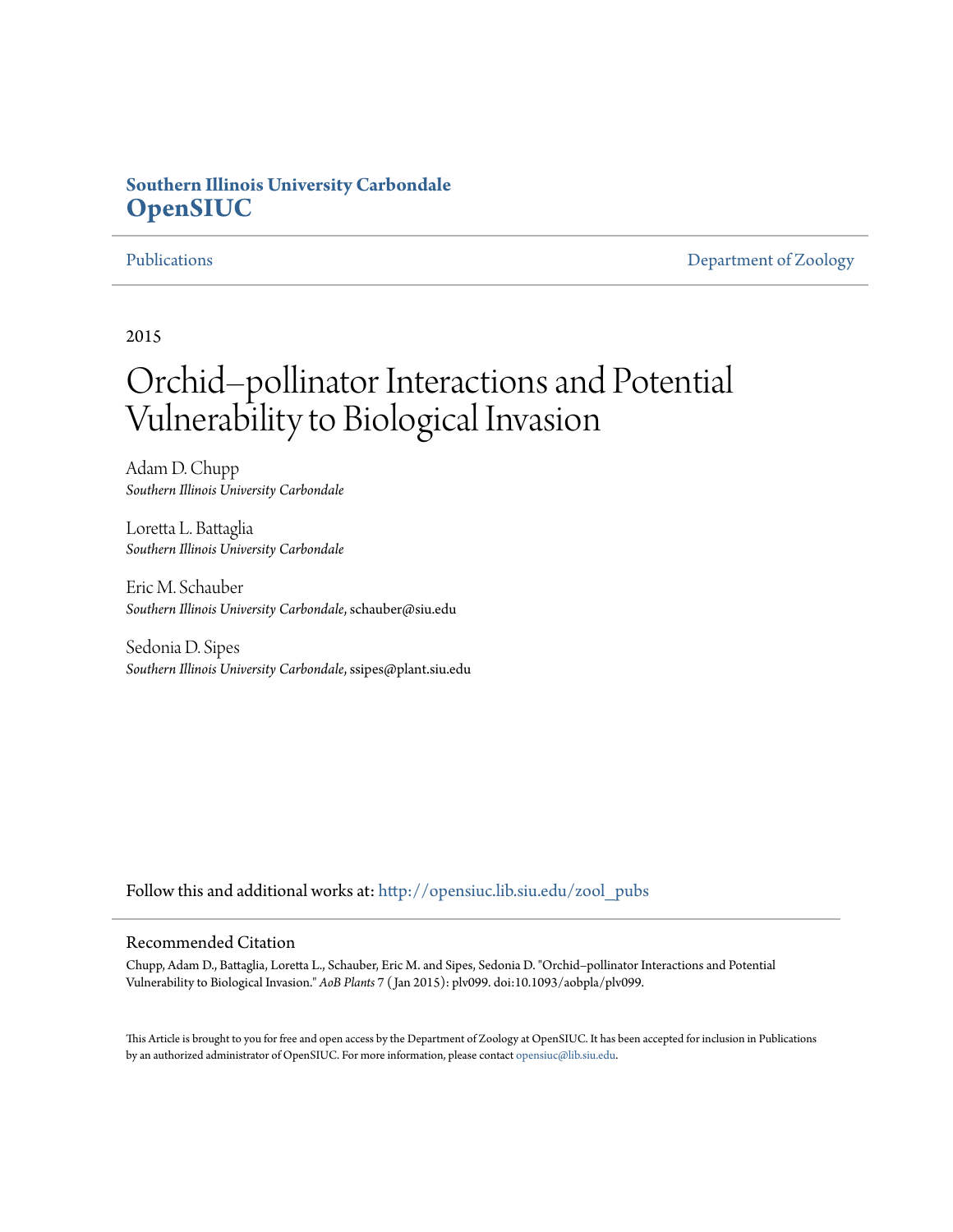

# Research Article

# Orchid–pollinator interactions and potential vulnerability to biological invasion

Adam D. Chupp<sup>1\*</sup>, Loretta L. Battaglia<sup>1</sup>, Eric M. Schauber<sup>2</sup> and Sedonia D. Sipes<sup>1</sup>

<sup>1</sup> Department of Plant Biology, Southern Illinois University, Carbondale, IL 62901, USA  $^2$  Department of Zoology, Southern Illinois University, Carbondale, IL 62901, USA

Received: 23 April 2015; Accepted: 31 July 2015; Published: 17 August 2015

Associate Editor: Dennis F. Whigham

Citation: Chupp AD, Battaglia LL, Schauber EM, Sipes SD. 2015. Orchid–pollinator interactions and potential vulnerability to biological invasion. AoB PLANTS 7: plv099; doi:10.1093/aobpla/plv099

Abstract. Mutualistic relationships between plants and their pollinators have played a major role in the evolution of biodiversity. While the vulnerability of these relationships to environmental change is a major concern, studies often lack a framework for predicting impacts from emerging threats (e.g. biological invasions). The objective of this study was to determine the reliance of Platanthera ciliaris (orange-fringed orchid) on Papilio palamedes (Palamedes swallowtail butterfly) for pollination and the relative availability of alternative pollinators. Recent declines of P. palamedes larval host plants due to laurel wilt disease (LWD) could endanger P. ciliaris populations that rely heavily on this butterfly for pollination. We monitored pollinator visitation and fruit set and measured nectar spur lengths of P. ciliaris flowers and proboscis lengths of its floral visitors in Jackson County, MS, USA. Papilio palamedes was the primary visitor with minimal visitation by Phoebis sennae (cloudless sulfur butterfly). Lengths of P. ciliaris nectar spurs were similar to proboscis lengths of both pollinator species. Fruit set was moderate with access to pollinators (55  $+$  10.8 %), yet failed (0 %) when pollinators were excluded. Visitation increased with inflorescence size, but there was no such pattern in fruit set, indicating that fruit set was not limited by pollinator visitation within the range of visitation rates we observed. Our results are supported by historical data that suggest P. palamedes and P. sennae are important pollinators of P. ciliaris. Although P. sennae may provide supplemental pollination service, this is likely constrained by habitat preferences that do not always overlap with those of P. cilaris. Observed declines of P. palamedes due to LWD could severely limit the reproductive success and persistence of P. ciliaris and similar orchid species populations. This empirical-based prediction is among the first to document exotic forest pests and pathogens as an indirect threat to plant–pollinator interactions.

Keywords: Biological invasion; laurel wilt disease; nectar spur length; orchid pollination; Papilio palamedes; Platanthera ciliaris; pollinator availability; proboscis length.

## Introduction

It is estimated that 87.5 % of all flowering plants are pollinated by animals ([Ollerton](#page-9-0) et al. 2011). The degree to which this service regulates plant reproductive success has been a popular subject of debate and research over

\* Corresponding author's e-mail address: adam.chupp@gmail.com

the last several decades. Although Bateman's principle of sexual selection suggests that the reproductive output of female plants (seed set and maturation) is limited by resource availability rather than access to mates (pollen receipt) [\(Bateman 1948](#page-8-0); [Janzen 1977](#page-8-0); [Wilson](#page-9-0) et al. 1994), reviews of empirical data indicate that reproductive

Published by Oxford University Press on behalf of the Annals of Botany Company.

This is an Open Access article distributed under the terms of the Creative Commons Attribution License ([http://creativecommons.org/](http://creativecommons.org/licenses/by/4.0/) [licenses/by/4.0/\)](http://creativecommons.org/licenses/by/4.0/), which permits unrestricted reuse, distribution, and reproduction in any medium, provided the original work is properly cited.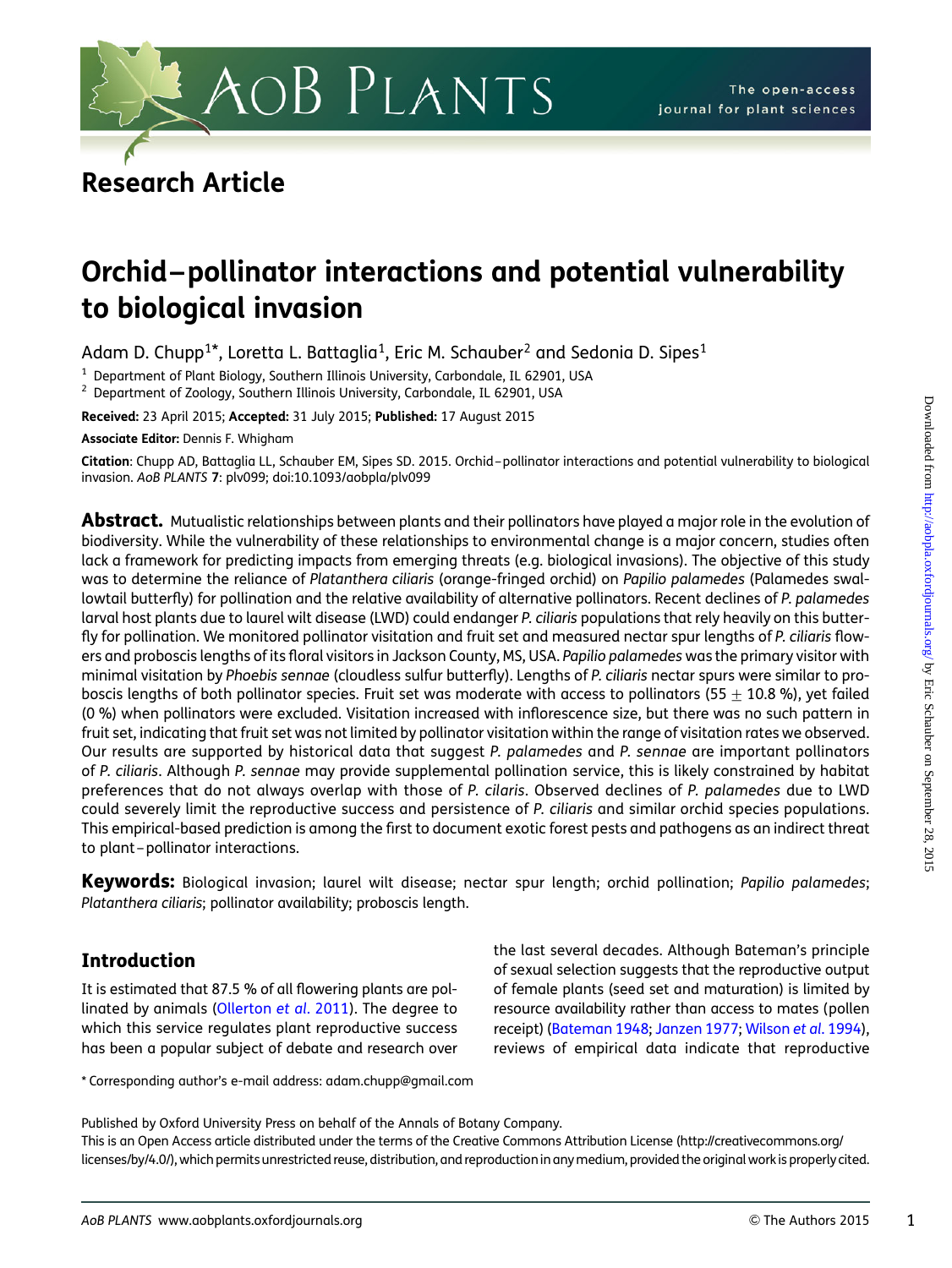success is commonly (and often severely) limited by pollen/pollinator availability ([Burd 1994;](#page-8-0) [Ashman](#page-8-0) et al. [2004\)](#page-8-0). It is clear that interactions between plants and their pollinators have played a major role in the evolution of biodiversity. Unfortunately, human activities have posed serious threats to the maintenance of these relationships.

The disruption of mutualistic relationships (e.g. plant– pollinator interactions) may lead to co-extinctions and a substantial decline in global plant diversity ([Aslan](#page-8-0) et al. [2013](#page-8-0); González-Varo et al. 2013). While several types of global environmental change have caused these disruptions (e.g.  $CO<sub>2</sub>$  enrichment, nitrogen deposition, climate and land use), biological invasions have produced some of the most dramatic shifts in the composition of local and regional communities ([Vitousek](#page-9-0) et al. 1996; [Tylianakis](#page-9-0) et al[. 2008\)](#page-9-0). In North America, arguably the greatest threat to native communities is invasion by exotic phytophagous insects; there are now over 400 such species with at least one in nearly every forested habitat [\(Mattson](#page-9-0) et al. 1994, [2007](#page-9-0)). Among native species that are threatened by impacts from exotic insect herbivores, insect pollinators whose larval stages share a host species with the invaders are the most vulnerable [\(Gandhi and Herms 2010\)](#page-8-0). Accordingly, the pollination services provided by the adult stages of these native insects are also threatened. Understanding how the disruption of these services may affect plant reproduction and persistence requires detailed analyses of plant–pollinator interactions.

Orchid species of the genus Platanthera are well studied and have been used as models for testing mechanisms of pollination and co-evolution. The orange-fringed orchid (Platanthera ciliaris) is a large, terrestrial orchid that has a patchy distribution across the eastern USA and Canada [\(USDA NRCS 2015\)](#page-9-0). This orchid is most often associated with acidic, nutrient poor soils that are characteristic of pine flatwoods, savannahs and bogs. The orange flowers of P. ciliaris are apparently specialized for pollination by long-tongued insects (e.g. large butterflies) that make contact with pollinaria while retrieving nectar from the bottom of long nectar tubes [\(Smith and Snow 1976;](#page-9-0) [Folsom 1984](#page-8-0); [Robertson and Wyatt 1990](#page-9-0)a, [b](#page-9-0)). The pollinaria stick to the eyes of pollinators and are then brushed over stigmas on subsequent floral visits [\(Robertson and Wyatt 1990](#page-9-0)b). In mountain and coastal habitats of South Carolina, USA, P. ciliaris populations may exhibit ecotypic variation based on co-evolutionary relationships with the longest-tongued local pollinators, thus suggesting significant variability in pollinators' identities and the morphological characteristics of plants and pollinators (e.g. proboscis and nectar spur lengths) across this region [\(Robertson and Wyatt 1990](#page-9-0)a). As with other plant species including North American orchids (Spiranthes spp.), breeding systems, floral morphology (e.g. nectar spurs), pollinators and pollinator morphology

(e.g. proboscis length) may vary geographically across the entire range of an individual species ([Catling 1982;](#page-8-0) [Schmidt and Antlfinger 1992](#page-9-0); [Herlihy and Eckert 2005;](#page-8-0) [Anderson and Johnson 2008](#page-8-0)). Thus far, the only analysis of P. ciliaris and its pollinator network was conducted in South Carolina nearly 30 years ago (i.e. [Robertson and](#page-9-0) [Wyatt 1990](#page-9-0)a, [b](#page-9-0)), and more work is required to define the potential range of species that pollinate this orchid and the strength and variability of these relationships. In addition, given the high degree of specialization that has so far been identified between P. ciliaris and its pollinators, this orchid may be extremely vulnerable to the impacts of a recent widespread biological invasion. In the southeastern USA, the Palamedes swallowtail (Papilio palamedes) is a common long-tongued butterfly

and has been identified as a pollinator of P. ciliaris, but recent declines of its primary larval host (redbay tree [Persea borbonia]) due to laurel wilt disease (LWD) jeopardize the survival of this butterfly ([Chupp and Battaglia 2014](#page-8-0); J. P. Formby et al. in preparation). The fungal pathogen, which is vectored by an exotic ambrosia beetle (Xyleborus glabratus), is causing widespread mortality of redbay and other Lauraceae species and likely threatens the pollinator networks of P. ciliaris and many other plant species ([Fraedrich](#page-8-0) et al. 2008; [Mayfield 2008;](#page-9-0) Smith et al[. 2009;](#page-9-0) [Spiegel and Leege 2013;](#page-9-0) Evans et al[. 2014;](#page-8-0) [USDA Forest](#page-9-0) [Service 2015](#page-9-0)). Abundance estimates of P. palamedes based on total field counts along transects in LWDimpacted areas are lower than estimates from nonimpacted areas (Formby et al. in preparation). Thus, P. palamedes populations may already be declining in areas where LWD began to invade in 2009. While a range of Lepidopteran species are imperilled by the loss of their larval hosts due to other exotic insects such as the emerald ash borer (Agrilus planipennis), gypsy moth (Lymantria dispar), balsam woolly adelgid (Adelges piceae) and cottony cushion scale (Icerya purchase) [\(Work and McCullough](#page-9-0) [2000;](#page-9-0) [Roque-Albelo](#page-9-0) et al. 2003; [Scholtens and Wagner](#page-9-0) [2007](#page-9-0); [Wagner 2007\)](#page-9-0), predictions of how these losses may affect the plants they pollinate are absent from the literature. Predicting these impacts requires foresight and detailed observations of relationships prior to disturbance.

Here, our focus is to identify the potential pollinators of P. ciliaris and predict the vulnerability of these mutualistic relationships. While historical data exist for this orchid (i.e. [Robertson and Wyatt 1990](#page-9-0)a, [b](#page-9-0)), it is unclear how the visitation rates and morphology of plants and pollinators may vary across time and the physiographic sections encompassed by its widespread but patchy distribution. While the primary objective of this study was to quantify temporal and spatial variability of a model plant–pollinator network, we provide a novel framework by suggesting vulnerability to imminent biological invasion. Despite the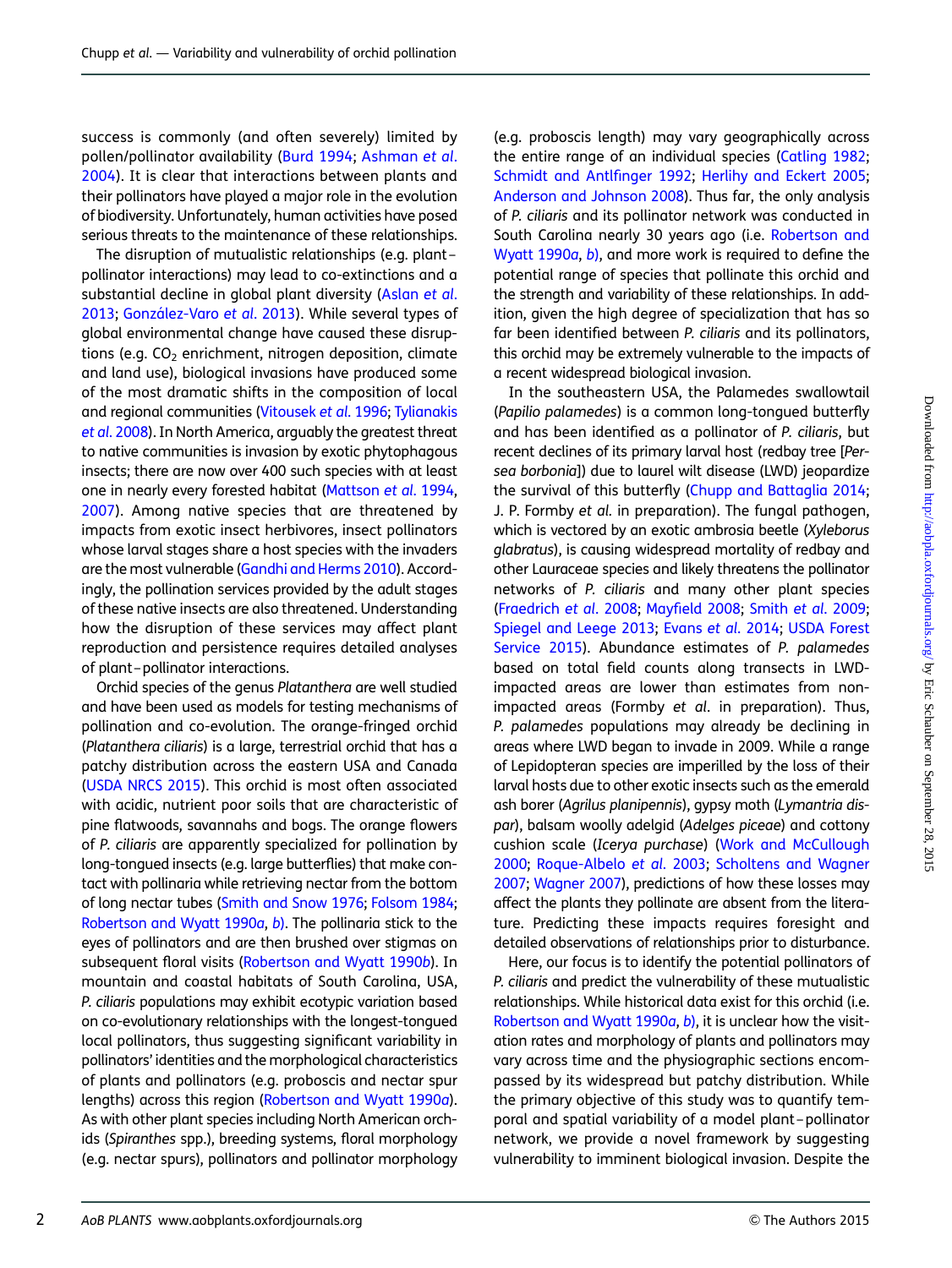limited geographic scope of this study due to the already widespread impacts of LWD, we present timely data from an unimpacted area on the northern Gulf Coast, USA. We accomplished our objectives by addressing the following questions: (i) What is the relative abundance of local pollinator species and which are the most frequent visitors of P. ciliaris flowers? (ii) What is the breeding system of P. ciliaris (i.e. is visitation necessary for successful pollination and fruit maturation?) and how does the rate of fruit set and maturation compare with populations from other regions and habitats? (iii) What is the withinpopulation variability of pollinator and flower morphology (i.e. proboscis and nectar spur lengths) and how does variation in these features compare with populations from other regions and habitats? (iv) Do the answers to the above questions indicate vulnerability to the impacts of LWD?

## Methods

#### Study site

The study site was located on the Grand Bay National Estuarine Research Reserve (GBNERR) in Jackson County, MS, USA. In August 2012, we identified a population of P. ciliaris in an area of wet pine flatwoods that was surrounded on all sides by bald cypress-dominated (Taxodium distichum) wetlands. The pine flatwood vegetation consisted of a sparse canopy of slash and long-leaf pine (Pinus elliottii and P. palustris) and a diverse herbaceous understorey dominated by wiregrass (Aristida stricta). In addition to P. ciliaris, the site also contained a large population of the orange fringeless orchid (Platanthera integra), which is considerably smaller in stature compared with P. ciliaris. Due to fire suppression, several woody species (e.g. Smilax laurifolia, Ilex glabra and Hypericum spp.) were also encroaching into this area.

#### Flower visitation

At our study site, P. ciliaris flowered for about a month from mid-August to mid-September; individual plants flowered for 2–3 weeks. Preliminary observations were conducted as inflorescences began to flower and at that time, very few pollinators were observed visiting flowers. We decided to concentrate our survey during a period of peak flowering, when pollinator abundance began to increase substantially. Following [Robertson and Wyatt](#page-9-0) [\(1990](#page-9-0)a, [b](#page-9-0)) who noted that nectar volume peaked between 4 and 7 days after anthesis, we determined a 3-day period in which plants contained the greatest number of flowers that were between 4 and 7 days post anthesis. In this way, we maximized survey time for the period in which pollinator attraction to flowers was greatest (i.e. peak flowering).

On 24–26 August 2012 (near peak flowering for the population), we recorded insect visitation to a total of 24 P. ciliaris plants. We recorded the number of open flowers on each plant (proxy for inflorescence size), tagged each plant with PVC pipe within 20 cm of plant and recorded their GPS coordinates. Plants were at least 0.5 m apart. All observation sessions were conducted between 08:00 and 16:00 h, the period of visitor activity, as indicated by preliminary observations. During the survey period, the weather remained consistent with daily high temperatures of  $28-31$  °C and partly cloudy skies with no rain ([NOAA 2013\)](#page-9-0).

We divided the observation plants into four groups in which individuals occurred in sufficiently close proximity to be observed simultaneously by one observer. Plants within a group were observed for a session lasting 30 or 60 min, after which the observer rotated to a different group. Because visits were very infrequent within some groups, and because we were interested in the relative, rather than absolute, frequency of the pollinator species, we focussed our survey on two of the four groups ( $n = 7$ and 8 plants) with higher visitation.

The observer sat within 6 m of the grouping of plants being monitored. A visit was recorded when an insect arrived at a plant and inserted its proboscis in the nectar tube of at least one flower. Each time a visitor arrived at a plant, we recorded the identity of the visitor and the total number of flowers probed. Each arrival to a plant was treated as a visit (therefore, we do not know how frequently the same individual insect flew out of sight and later revisited the same plant). We calculated the visits per plant per hour as well as the mean number and proportion of open flowers probed per visit for each species of visitor. We were not able to record the total number of visits to individual flowers.

# Breeding system

To verify the importance of insect visitation for successful pollination and fruit set, we compared fruit set of inflorescences that were either bagged or open to pollinators. We excluded potential pollinators from five plants not included in the visitation surveys by placing lightweight mesh bags (1 mm) over inflorescences of unopened flowers. The mesh bags were left on until all flowers had completely dried (roughly 10 days after the end of our survey), at which point we collected the inflorescences of all bagged specimens. At the same time, dried inflorescences were collected from five of the plants used in the visitation observations (as open-pollinated controls). All specimens were placed in paper bags and kept in a drying oven at 50 $\degree$ C.

Successful pollination and fruit set were indicated by a widening of the ovary (Fig. [1\)](#page-4-0). To ensure that we were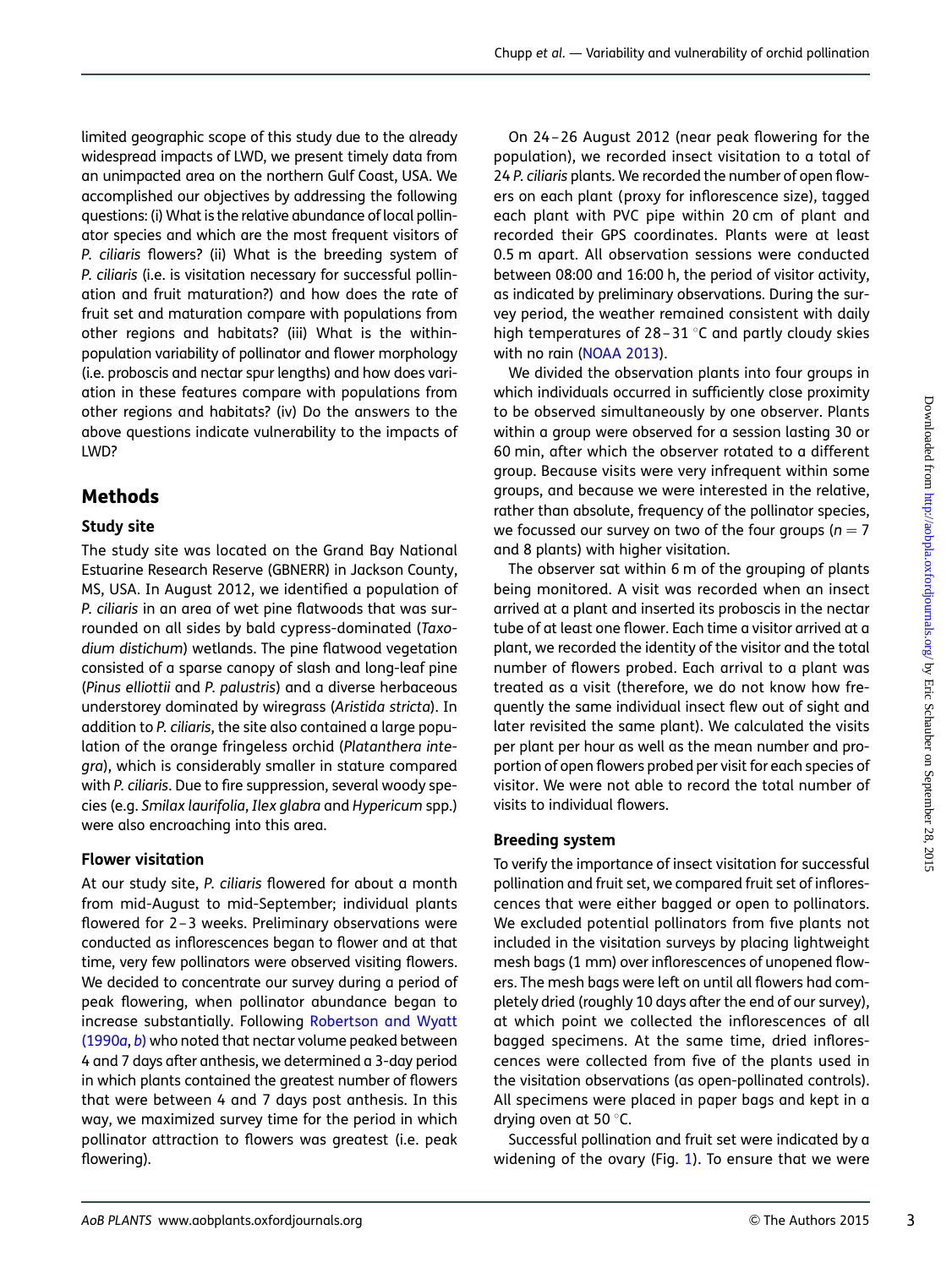<span id="page-4-0"></span>accurately recognizing ovaries with viable fruits, we dissected a small subset of ovaries ( $n = 8$ ) and examined the seeds under a dissecting microscope (Model SZX12, Olympus, Center Valley, PA, USA) to verify viability (i.e. embryonic enlargement, Fig. 2). Unexpanded ovaries always contained seeds with undeveloped embryos, while expanded ovaries consistently harboured seeds with developing embryos. In cases when ovaries exhibited moderate widening, seed viability was assessed under the microscope by examining the relative size of the embryo. For each inflorescence, fruit set was quantified as the proportion of flowers that had expanded ovaries (containing at least some viable seeds).



Figure 1. Expanded and unexpanded ovaries on a dried P. ciliaris inflorescence. The swelling of ovaries indicated fruit maturation which was verified through examination of dissected seeds (Fig. 2).



Figure 2. Viable and non-viable seeds that were dissected from expanded and unexpanded P. ciliaris ovaries, respectively. Viable seeds contain enlarged embryos in the centre of the seed. Viewed at  $\times$  90 magnification.

#### Nectar spur and proboscis length

We collected two fully opened flowers from each of 22 randomly selected P. ciliaris plants. Flowers were placed in a 40 % ethanol solution and returned to the laboratory for measurement. Each flower was removed from the ethanol solution and pinned to Styrofoam just prior to measuring. The pinning allowed us to effectively isolate the nectar spur and accurately measure its length from the apex to its junction with the expanded portion of the labellum ([Robertson and Wyatt 1990](#page-9-0)a).

Upon completion of our visitation surveys, we also collected individuals of the pollinator species that visited P. ciliaris flowers. Individuals were captured in the field and immediately taken to the laboratory where they were frozen. For each species, an equal number of females and males was collected ( $n = 10$  of each sex for two species, 40 total). The specimens were later removed from the freezer and allowed to thaw before heads were amputated. Removed heads were pinned to Styrofoam and each proboscis was unrolled and carefully held in place with pins and small strips of paper. Proboscis length was measured from the apex to its junction with the labrum ([Robertson and Wyatt 1990](#page-9-0)a).

#### Statistical analyses

To analyse visitation by multiple visiting insect species, we considered the individual plants that we monitored to be our sample units. To test for differences in the number of visits per plant made by each pollinator species, we used a paired samples t-test. To calculate the mean number of pollinator visits per plant per hour, we pooled data for each plant across the total survey period. We used linear regression analysis to determine whether there was a relationship between the number of visits a plant received and (i) the number of plants being observed in that group and (ii) the number of open flowers on that plant. To test whether the number of flowers probed per visit differed between pollinator species, we used an independent samples t-test with individual visit as our sample unit. This same method of analysis was used to test for differences in the proportion of open flowers probed per visit between visiting species. For all t-tests, when the assumption of equality of variance was violated, we used results from the Satterthwaite approximation. Linear regression analysis was used to determine whether there was a relationship between the total number of flowers per inflorescence and the proportion of flowers that were successfully pollinated and set fruit; only results from unbagged plants were included in this analysis. One-way ANOVA and Tukey's post hoc test (where warranted) were used to test for differences among the lengths of pollinator proboscises and nectar spurs. Variances of nectar spur and proboscises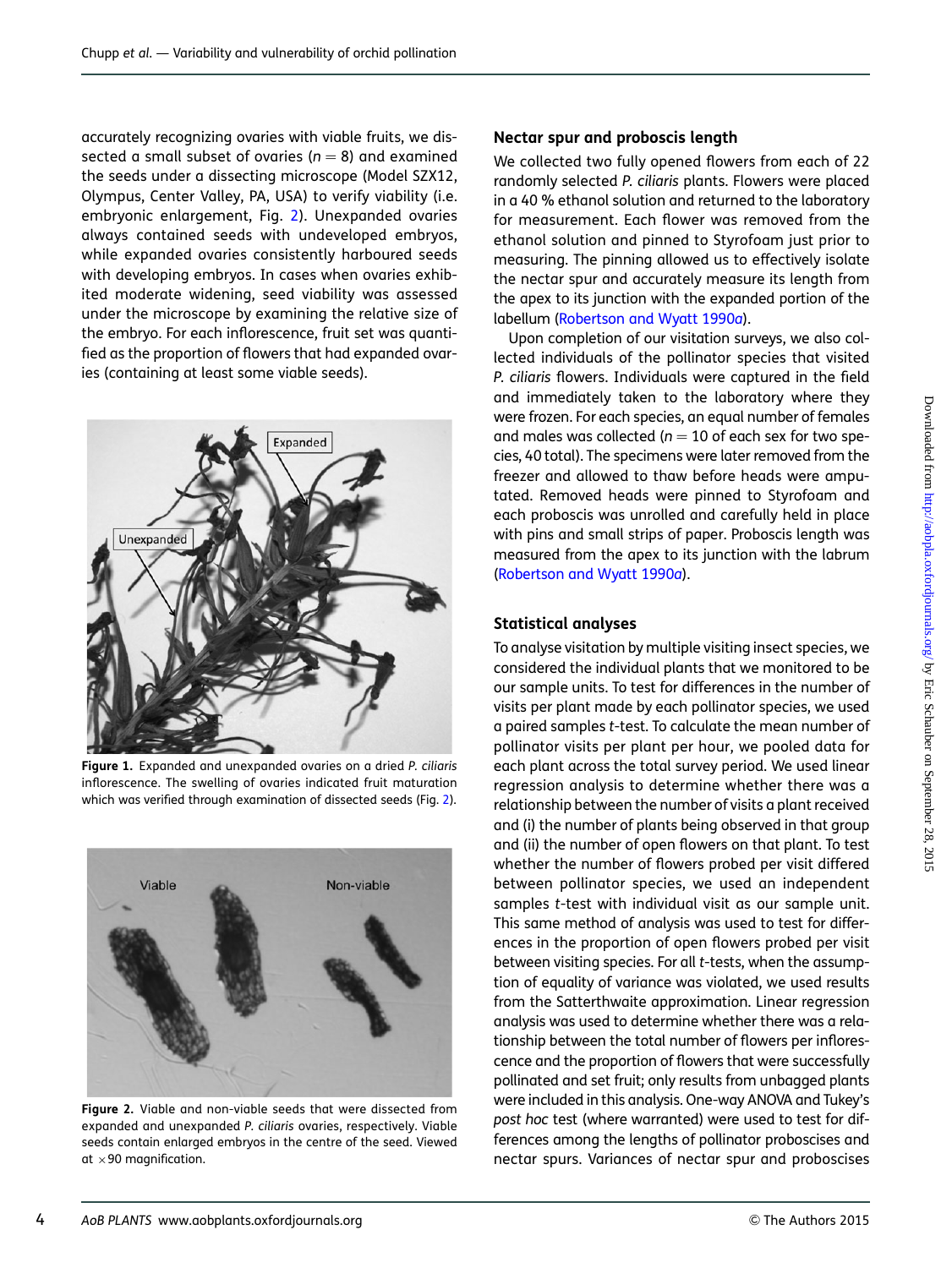lengths were compared using homogeneity of variance tests (Levene's). For each pollinator species, we also tested for differences in proboscis lengths between males and females using independent samples t-tests. Square-root transformations were applied to any data that did not meet normality and equality of variance assumptions. All statistical procedures were conducted using the SAS 9.3 software package ([SAS Institute 2011](#page-9-0)).

#### Results

#### Flower visitation

During our 3-day survey period, 11 total hours of observation time were recorded. Visitors were observed on 15 of the 24 plants that we monitored (48 visits total). Papilio

palamedes ( $n = 44$  visits) and Phoebis sennae, cloudless sulfur ( $n = 4$  visits), were the only two species of visitor observed during this period (Table 1). The average number of visits plant<sup>-1</sup> h<sup>-1</sup> ( $\pm$  SE) was higher for P. palamedes  $(0.53 \pm 0.12)$  than for P. sennae  $(0.03 \pm 0.02)$  (t = 4.53,  $df = 23$ ,  $P < 0.001$ ). The mean number of flowers visited per visit was similar between P. palamedes  $(3.61 + 0.42)$ and P. sennae (2.25  $\pm$  0.95) (t = 1.32, df = 4, P = 0.26). The mean proportion of open flowers visited per visit was significantly higher for P. palamedes visits (0.28  $\pm$  0.04) compared with P. sennae (0.11  $\pm$  0.05) (Satterthwaite:  $t = 2.65$ , df = 7.[3](#page-6-0), P = 0.032) (Fig. 3). There was no apparent relationship between plant visitation (total number of visits to a given plant) and the number of plants in its group  $(r^2 = 0.02, F_{1,22} = 0.48, P = 0.49)$ . However, there was a

Table 1. Pollinator activity on P. ciliaris. Visits are the number of times an individual of that species was observed nectaring on the flowers of individual plants. Papilio palamedes and P. sennae accounted for 44 and 4 visits, respectively. Mean  $\pm$  SE values are given in the last row of the table.

| Group          | <b>Plant ID</b> |                                  | Number of flowers  Observation time (h) | <b>Number of visits</b> |                | <b>Total visits</b> | Visits plant $^{-1}$ h $^{-1}$ |
|----------------|-----------------|----------------------------------|-----------------------------------------|-------------------------|----------------|---------------------|--------------------------------|
|                |                 |                                  |                                         | P. palamedes            | P. sennae      |                     |                                |
| 1              | $\mathbf{1}$    | 19                               | 5                                       | 9                       | $\mathbf{1}$   | 10                  | $\overline{2}$                 |
| 1              | $\overline{2}$  | 22                               | 5                                       | 8                       | $\mathbf{1}$   | 9                   | 1.8                            |
| 1              | 3               | 9                                | 5                                       | $\mathbf{1}$            | 0              | $\mathbf{1}$        | 0.2                            |
| 1              | 4               | 20                               | 5                                       | 5                       | $\overline{2}$ | $\overline{7}$      | 1.4                            |
| 1              | 5               | 21                               | 5                                       | $\overline{2}$          | 0              | 2                   | 0.4                            |
| 1              | 6               | 5                                | 5                                       | $\overline{2}$          | 0              | 2                   | 0.4                            |
| 1              | $\overline{7}$  | 5                                | 5                                       | 0                       | 0              | 0                   | 0                              |
| 2              | 8               | $20\,$                           | $\overline{2}$                          | 0                       | 0              | $\pmb{0}$           | $\pmb{0}$                      |
| 2              | 9               | 9                                | $\overline{2}$                          | $\overline{2}$          | 0              | 2                   | $\mathbf{1}$                   |
| $\overline{2}$ | 10              | 13                               | $\overline{2}$                          | 0                       | 0              | 0                   | 0                              |
| 2              | $11\,$          | $\overline{7}$                   | $\overline{2}$                          | 0                       | 0              | 0                   | 0                              |
| 2              | 12              | $\overline{7}$                   | $\overline{2}$                          | 0                       | 0              | $\pmb{0}$           | $\pmb{0}$                      |
| 2              | 13              | 14                               | $\overline{2}$                          | 0                       | 0              | $\pmb{0}$           | $\pmb{0}$                      |
| 2              | 14              | 9                                | $\overline{2}$                          | 0                       | 0              | 0                   | 0                              |
| 3              | 15              | 9                                | 1.5                                     | $\mathbf{1}$            | 0              | $\mathbf{1}$        | 0.7                            |
| 3              | 16              | 20                               | 1.5                                     | 0                       | 0              | $\pmb{0}$           | $\mathsf{O}\xspace$            |
| 4              | 17              | 10                               | 2.5                                     | $\mathbf{1}$            | 0              | $\mathbf{1}$        | 0.4                            |
| 4              | 18              | 10                               | 2.5                                     | 3                       | 0              | 3                   | 1.2                            |
| 4              | 19              | 5                                | 2.5                                     | $\overline{2}$          | 0              | $\mathbf{2}$        | 0.8                            |
| 4              | 20              | 9                                | 2.5                                     | $\mathbf{1}$            | 0              | $\mathbf{1}$        | 0.4                            |
| 4              | 21              | 11                               | 2.5                                     | $\mathbf{1}$            | 0              | $\mathbf{1}$        | 0.4                            |
| 4              | 22              | 12                               | 2.5                                     | $\overline{2}$          | 0              | $\overline{2}$      | $0.8\,$                        |
| 4              | 23              | 14                               | 2.5                                     | 4                       | 0              | 4                   | 1.6                            |
| 4              | 24              | 5                                | 2.5                                     | 0                       | $\mathsf 0$    | $\pmb{0}$           | $\mathsf{O}\xspace$            |
|                |                 | $\textbf{11.9} \pm \textbf{1.2}$ | $3.0\pm0.3$                             | $1.8\pm0.5$             | $0.17\pm0.10$  | $2.0 \pm 0.6$       | $0.6\pm0.13$                   |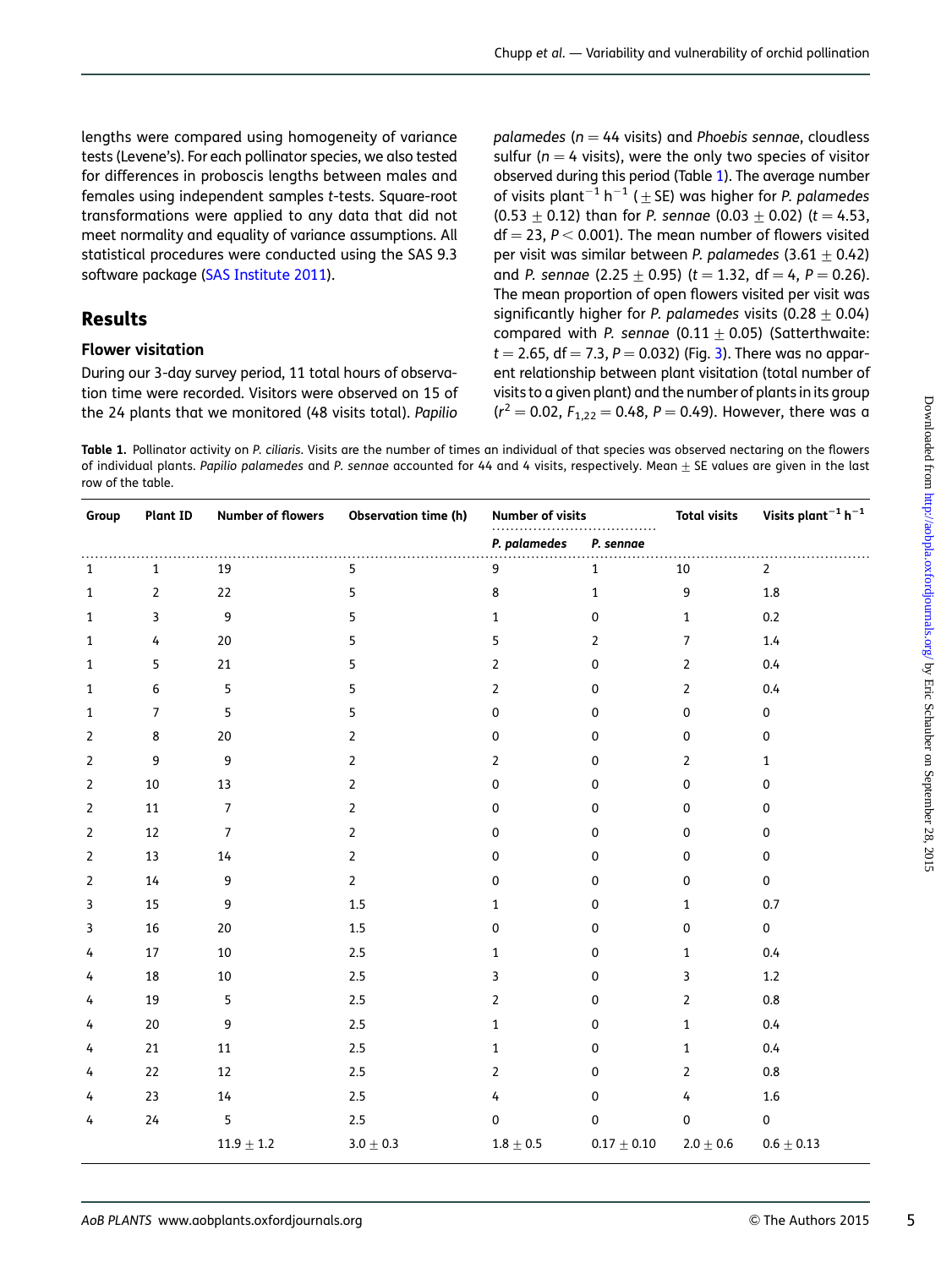<span id="page-6-0"></span>

Figure 3. Mean proportion of open flowers visited per visit (top) and mean number of flowers visited per visit (bottom) by P. palamedes (44 visits) and P. sennae (4 visits). Different letters indicate significant differences between species ( $P < 0.05$ ).

marginally significant relationship (positive) between plant visitation and the number of open flowers on individual plants ( $r^2 = 0.16$ ,  $F_{1,22} = 4.21$ ,  $P = 0.05$ ).

#### Breeding system

The average number of flowers ( $\pm$  SE) on each inflorescence was 15.6  $\pm$  3.6 on bagged specimens and 29.0  $\pm$ 4.4 on unbagged specimens. On bagged specimens, successful fruit set did not occur on any of the 78 flowers. However, on unbagged specimens, an average of 55 %  $(±10.8)$  of flowers had successfully set fruit. Results from a regression analysis indicated that there was no relationship between the total number of flowers on an unbagged inflorescence and the proportion that set fruit ( $r^2 = 0.01$ ,  $F_{1,3} = 0.03$ ,  $P = 0.87$ ).

#### Nectar spur and proboscis length

Average spur length ( $\pm$  SE) estimated from 44 flowers (22 plants) was  $29.10 \pm 0.33$  mm. Papilio palamedes and P. sennae were the only two species of visitor observed



Figure 4. Relationship between nectar spur length of P. ciliaris (SL) and the proboscis lengths of P. palamedes (Pp) and P. sennae (Ps). The horizontal line is the median and the boxes and error bars represent the 10th, 25th, 75th and 90th percentiles. Black dots are outliers. There were no significant differences ( $P > 0.05$ ).

during our survey period, and thus, we measured proboscis length on these two species only. Average proboscis lengths of P. palamedes and P. sennae were 29.06  $\pm$  0.30 and 29.12  $\pm$  0.22 mm, respectively. Results of ANOVA suggested no significant differences in lengths among proboscises of P. palamedes and P. sennae and spurs of P. ciliaris  $(F_{2,59} = 0.01, P = 0.99)$  (Fig. 4). There was no influence of sex on proboscis length in P. palamedes (male: 29.58  $\pm$ 0.32 mm, female:  $28.55 + 0.47$  mm) (t = 1.85, df = 18,  $P = 0.08$ ) or P. sennae (male: 28.97  $\pm$  0.27 mm, female: 29.27  $\pm$  0.36 mm) (t = 0.69, df = 18, P = 0.50). The variance of nectar spur lengths did not differ from that of *P. palamedes proboscis lengths (* $F_{20,19} = 1.37$ *,*  $P > 0.05$ *).* However, variance of P. sennae proboscis lengths was lower than for nectar spur lengths ( $F_{20,19} = 2.54$ ,  $P < 0.05$ ).

#### **Discussion**

Results of our survey suggest that only two species, P. palamedes and P. sennae, are visiting and potentially pollinating the flowers of P. ciliaris in our study area; these were also the only two species observed during preliminary surveys. Although the identity of these primary visitors is consistent with observations from the Atlantic Coastal Plain [\(Robertson and Wyatt 1990](#page-9-0)a), the proportion of visits by each species differed substantially. Papilio palamedes represented 92 % of our observations while it accounted for only 63 % of visits (2-year average) in the surveys conducted by [Robertson and Wyatt \(1990](#page-9-0)a); despite inter-annual variation in the total number of individuals they observed, the proportion of visits made by P. palamedes and P. sennae was consistent between years ([Robertson and Wyatt 1990](#page-9-0)a). Our results indicate that P. ciliaris populations in the area of our study site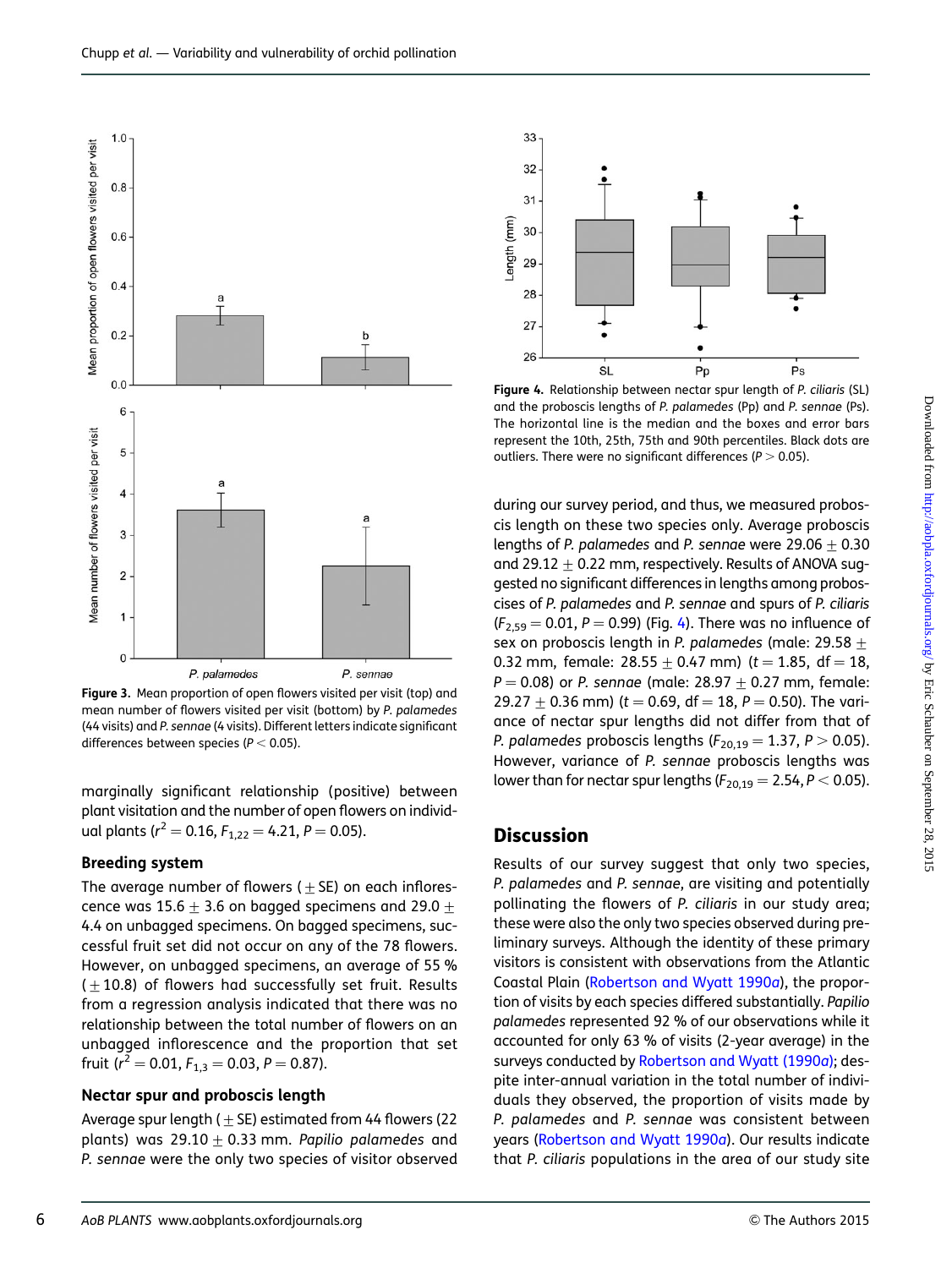rely heavily on P. palamedes for floral visitation and that LWD-induced declines of P. palamedes threaten the reproduction and persistence of this orchid species.

Overall, we found that an alternative pollinator of P. ciliaris, P. sennae, was much less abundant than implied by the observations of [Robertson and Wyatt \(1990](#page-9-0)a). Phoebis sennae prefers edges and open areas, while P. palamedes is more closely associated with forested habitats (e.g. [Devries 1987;](#page-8-0) [Haddad 1999;](#page-8-0) [Haddad and](#page-8-0) [Baum 1999\)](#page-8-0). At the site of our surveys, the sparse pine canopy and often thick understorey layer may be less suitable for P. sennae than other more open and/or disturbed areas. The median of a nearby highway (I-10) contained very high densities of P. sennae, presumably attracting individuals away from less favourable neighbouring habitats (A. D. Chupp, pers. obs.). In addition, the availability of larval host plants (Cassia spp.) influences habitat suitability and temporal fluctuations in the local abundance of P. sennae may have also been a factor during our survey period.

We maintain that long-tongued pollinators (i.e. P. palamedes and P. sennae) are the only floral visitors and pollinators of P. ciliaris due to the retaining of nectar in the bottom of long nectar spurs; shorter-tongued pollinators are unable to reach the nectar and are thus not attracted to these flowers. While visitation by P. sennae was minimal, P. palamedes visited 62 % of the plants we monitored. As pollinator exclusion bags resulted in 0 % fruit set on bagged inflorescences, we conclude that visitation by P. palamedes was primarily responsible for pollination and fruit set. This result is consistent with previous findings which confirmed that P. palamedes carried significantly more pollinaria than P. sennae [\(Robertson and Wyatt 1990](#page-9-0)b). However, among unbagged inflorescences, only 55.2 % of flowers set fruit and variability among plants was high ( $\pm$ 10.8 % SE). On the Coastal Plain of South Carolina, variability in fruit set was explained by differences between the lengths of P. cilaris nectar spurs and pollinator proboscises whereby greater similarity was correlated with higher rates of pollination success and fruit set ([Robertson and Wyatt](#page-9-0) [1990](#page-9-0)a). Here, we report only moderate fruit set in P. ciliaris despite results that indicate the average lengths of individual nectar spurs and pollinator proboscises are well matched.

If nectar spur lengths are optimal for ensuring pollination, then it remains unclear why these results suggest a lower rate of fruit set than what has been observed in other populations ([Robertson and Wyatt 1990](#page-9-0)a). We point out that proboscis length of P. palamedes ranged from 26.3 to 31.2 mm and males tended to have longer proboscises (29.6  $\pm$  1.0 mm) than females (28.5  $\pm$  1.5 mm). Such discrepancy could explain lower fruit set if males visited

flowers more frequently than females and were able to rob nectar without making contact with pollinia; females with shorter proboscises would have to probe deeper to reach nectar and would, therefore, be more likely to make contact with pollinia. Although we were unable to document the sex of individual visitors, our sampling of P. palamedes and P. sennae populations indicated that males were indeed more abundant or at least more likely to be captured near our site. Documentation of pollinator sex ratios is not common, but it has been shown that male P. helenus and P. protenor visit the flowers of Clerodendron trichotomum more frequently than females ([Suzuki](#page-9-0) et al. 1987).

Alternatively, if the floral visitors of P. ciliaris are providing efficient pollen delivery, resource limitation could then explain variability in fruit set and why plants with larger inflorescences (i.e. more open flowers) attracted more visitors but did not produce a greater number of fruits than plants with smaller inflorescences. We note that the average inflorescence size as dictated by the number of flowers per plant at our site  $(11.9 \pm 1.2)$  is at the low end of what has been documented for this species (10–50 per plant) ([Smith and Snow 1976;](#page-9-0) [Folsom 1984](#page-8-0)). In Platanthera bifolia, fertilizer treatments increased capsule production in plants with smaller inflorescences, indicating poorer nutrient stores in these individuals ([Mattila and Kuitunen 2000](#page-9-0)). As with differences in the abundance of P. sennae between this study and that of [Robertson and Wyatt \(1990](#page-9-0)b), we suggest that biotopic or microhabitat differences are responsible for the smaller inflorescences and reduced fruit set reported here. Resource availability (i.e. light and nutrients) at our survey site may be increasingly threatened by competition with woody species that are invading the understorey layer. Unfortunately, the fires that naturally maintained these habitats have been suppressed, and prescribed burning at the GBNERR is limited by the complexity of land ownership and resultant need for increased personnel and funding for burns (W. Underwood, pers. comm.). Successful conservation will require careful analyses of the local factors that pose immediate threats to these communities and timely intervention.

## Conclusions

Our results are drawn from only one study area, highlighting the general paucity of information about pollinator populations and communities, but they concord with published work from other sites implicating P. palamedes in pollination of P. ciliaris. Although the availability of abiotic resources and pollinators (specifically P. palamedes) may interact to determine the fitness of P. ciliaris and the maintenance of populations, we predict a marked decline in the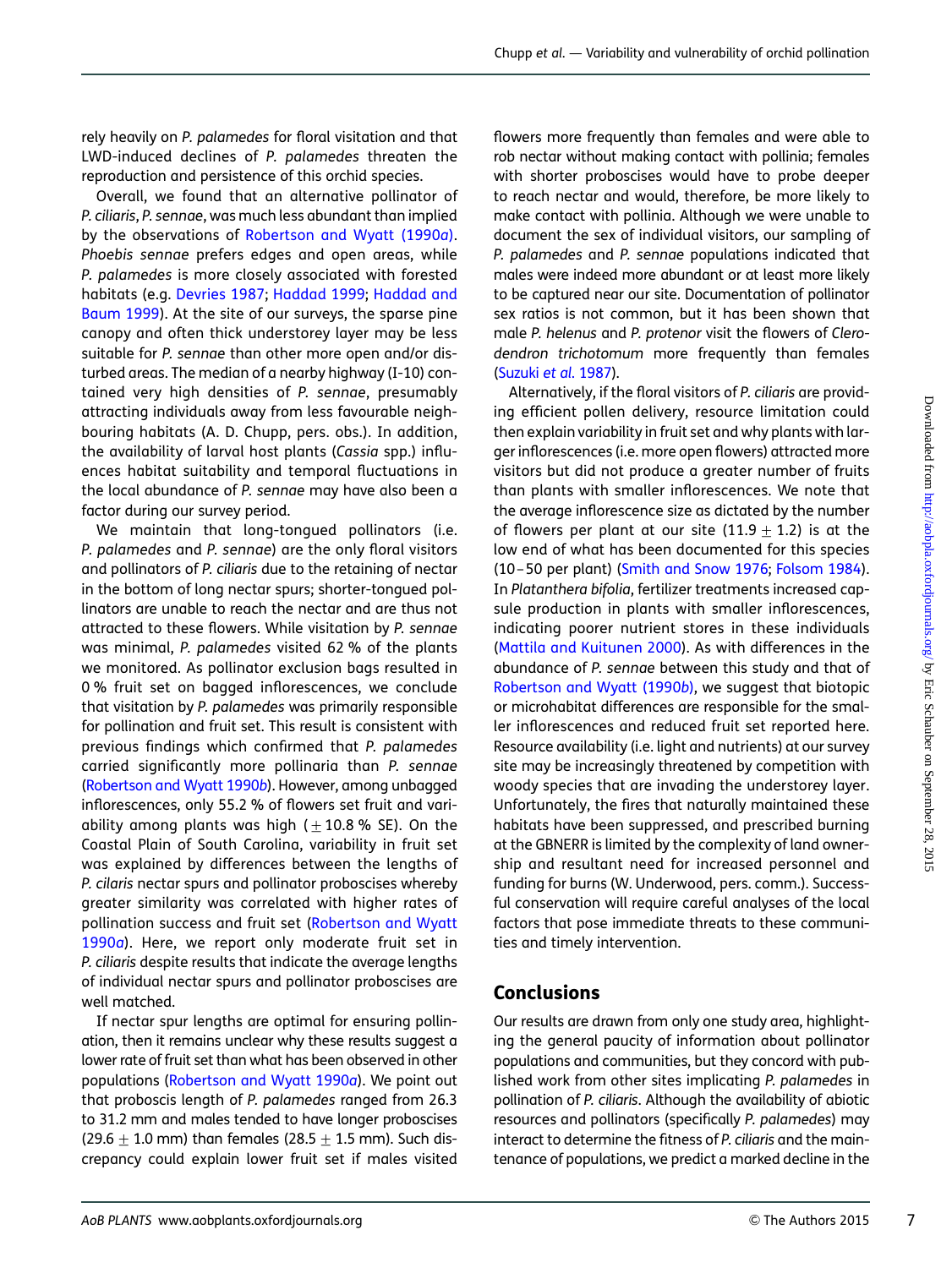<span id="page-8-0"></span>reproductive success of P. cilaris plants following LWD. Expected LWD-induced declines of P. palamedes, whose larvae primarily feed on redbay (Brooks 1962; [Scriber](#page-9-0) et al[. 1991](#page-9-0), [2008;](#page-9-0) [Lederhouse](#page-9-0) et al. 1992), may dramatically reduce pollination service to P. ciliaris populations. This prediction is based on the results of our surveys which identify P. palamedes as the primary pollinator of P. ciliaris and the assumption that recent observations of P. palamedes declines will continue as the impacts of LWD spread. As an abundant pollinator, P. palamedes may also serve as the primary pollinator of other co-occurring native plants, including the white-fringed orchid (Platanthera blephariglottis) that also harbours nectar in exceptionally long nectar spurs [\(Smith and Snow 1976](#page-9-0)). To prepare for declines in P. palamedes, we advise land managers to implement strategies that could increase habitat suitability for other long-tongued pollinators that visit these orchid species (i.e. P. sennae) and for the orchids themselves. Such efforts include understorey clearing/burning and the creation of corridors between suitable habitats. We urge conservation biologists/ecologists, land managers and administrators to consider the effects that exotic forest pests and pathogens may have on native insect herbivores and the plants they pollinate.

## Sources of Funding

This research was conducted in the National Estuarine Reserve System under an award from the Estuarine Reserves Division, Office of Ocean and Coastal Resource Management, National Ocean Service, National Oceanic and Atmospheric Administration (#NA11NOS4200080).

# Contributions by the Authors

All authors have seen and agreed to the submitted manuscript. The lead author co-developed this study, conducted all the research, analysed the data and wrote the initial manuscript. All other authors assisted with developing the project and research design, edited the manuscript and helped prepare the paper for submission.

## Conflict of Interest Statement

None declared.

## Acknowledgements

We thank Jay McIlwain, Will Underwood, Tom Strange and Mark Woodrey for their logistical assistance at Grand Bay National Estuarine Research Reserve. We also thank Sara Baer and John Reeve for their critiques and recommendations throughout all stages of this study.

# Literature Cited

- Anderson B, Johnson SD. 2008. The geographical mosaic of coevolution in a plant–pollinator mutualism. Evolution 62: 220–225.
- Ashman T-L, Knight TM, Steets JA, Amarasekare P, Burd M, Campbell DR, Dudash MR, Johnston MO, Mazer SJ, Mitchell RJ, Morgan MT, Wilson WG. 2004. Pollen limitation of plant reproduction: ecological and evolutionary causes and consequences. Ecology 85:2408–2421.
- Aslan CE, Zavaleta ES, Tershy B, Croll D. 2013. Mutualism disruption threatens global plant biodiversity: a systematic review. PLoS ONE 8:e66993.
- Bateman AJ. 1948. Intra-sexual selection in Drosophila. Heredity 2: 349–368.
- Brooks JC. 1962. Foodplants of Papilio palamedes in Georgia. Journal of the Lepidopterists' Society 16:198.
- Burd M. 1994. Bateman's principle and plant reproduction: the role of pollen limitation in fruit and seed set. The Botanical Review 60: 83–139.
- Catling PM. 1982. Breeding systems of northeastern North American Spiranthes (Orchidaceae). Canadian Journal of Botany 60: 3017–3039.
- Chupp AD, Battaglia LL. 2014. Potential for host shifting in Papilio palamedes following invasion of laurel wilt disease. Biological Invasions 16:2639–2651.
- Devries PJ. 1987. The butterflies of Costa Rica and their natural history, Volume I: Papilionidae, Pieridae, Nymphalidae. Princeton: Princeton University Press.
- Evans JP, Scheffers BR, Hess M. 2014. Effect of laurel wilt invasion on redbay populations in a maritime forest community. Biological Invasions 16:1581–1588.
- Folsom JP. 1984. A reinterpretation of the status and relationships of taxa of the yellow-fringed orchid complex. Orquidea 9:321–346.
- Fraedrich SW, Harrington TC, Rabaglia RJ, Ulyshen MD, Mayfield AE, Hanula JL, Eickwort JM, Miller DR. 2008. A fungal symbiont of the redbay ambrosia beetle causes a lethal wilt in redbay and other Lauraceae in the southeastern United States. Plant Disease  $92.215 - 224$
- Gandhi KJK, Herms DA. 2010. Direct and indirect effects of alien insect herbivores on ecological processes and interactions in forests of eastern North America. Biological Invasions 12: 389–405.
- González-Varo JP, Biesmeijer JC, Bommarco R, Potts SG, Schweiger O, Smith HG, Steffan-Dewenter I, Szentgyörgyi H, Woyciechowski M, Vilà M. 2013. Combined effects of global change pressures on animal-mediated pollination. Trends in Ecology and Evolution 28:524–530.
- Haddad NM. 1999. Corridor use predicted from behaviors at habitat boundaries. The American Naturalist 153:215–227.
- Haddad NM, Baum KA. 1999. An experimental test of corridor effects on butterfly densities. Ecological Applications 9:623–633.
- Herlihy CR, Eckert CG. 2005. Evolution of self-fertilization at geographical range margins? A comparison of demographic, floral, and mating system variables in central vs. peripheral populations of Aquilegia Canadensis (Ranunculaceae). American Journal of Botany 92:744–751.
- Janzen DH. 1977. A note on optimal mate selection by plants. The American Naturalist 111:365–371.